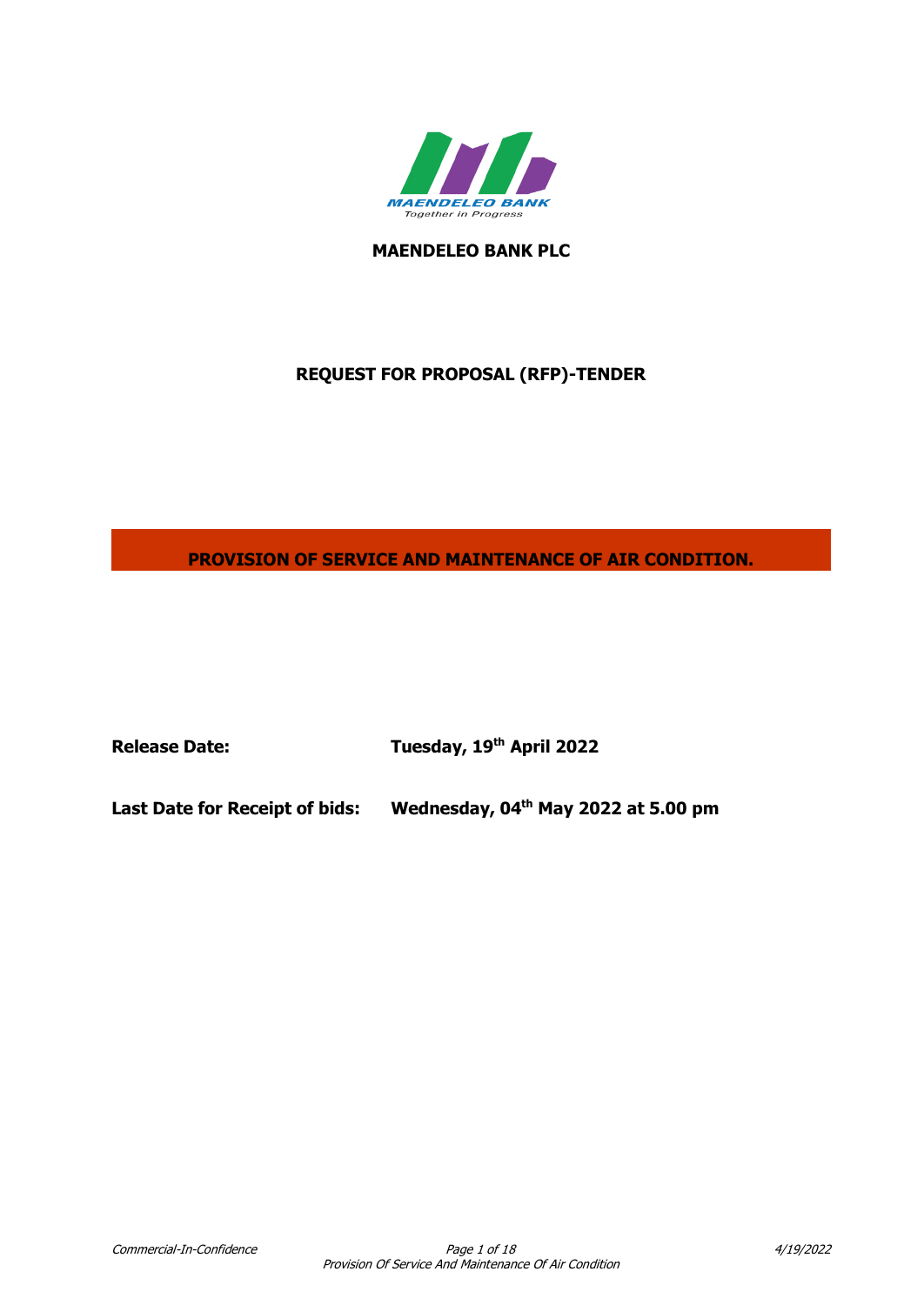### **ISSUE OF RFP DOCUMENT TO PROSPECTIVE BIDDERS**

#### **FOR PROVISION OF SERVICE AND MAINTENANCE OF AIR CONDITION**.

This form serves as an acknowledgment of receipt of the tender and participation.

This page is to be **completed immediately on downloading/receiving the document** and scanned copy e-mailed to *procurement@maendeleobank.co.tz* 

Firms that do not register their interest immediately in this manner may not be sent the RFP addenda should any arise.

|  | Table 1: Registration of Interest to Participate |  |  |  |
|--|--------------------------------------------------|--|--|--|
|--|--------------------------------------------------|--|--|--|

| <b>Item</b>                                                                                                                   | <b>Supplier Details</b> |
|-------------------------------------------------------------------------------------------------------------------------------|-------------------------|
| Name of Person:                                                                                                               |                         |
| Organization Name:                                                                                                            |                         |
| Postal Address:                                                                                                               |                         |
| Tel No:                                                                                                                       |                         |
| Fax No:                                                                                                                       |                         |
| Email Address: (this e-mail address<br>should be clearly written as<br>communication with bidders shall<br>be through e-mail) |                         |
| Signature:                                                                                                                    |                         |
| Date:                                                                                                                         |                         |
| Company Stamp:                                                                                                                |                         |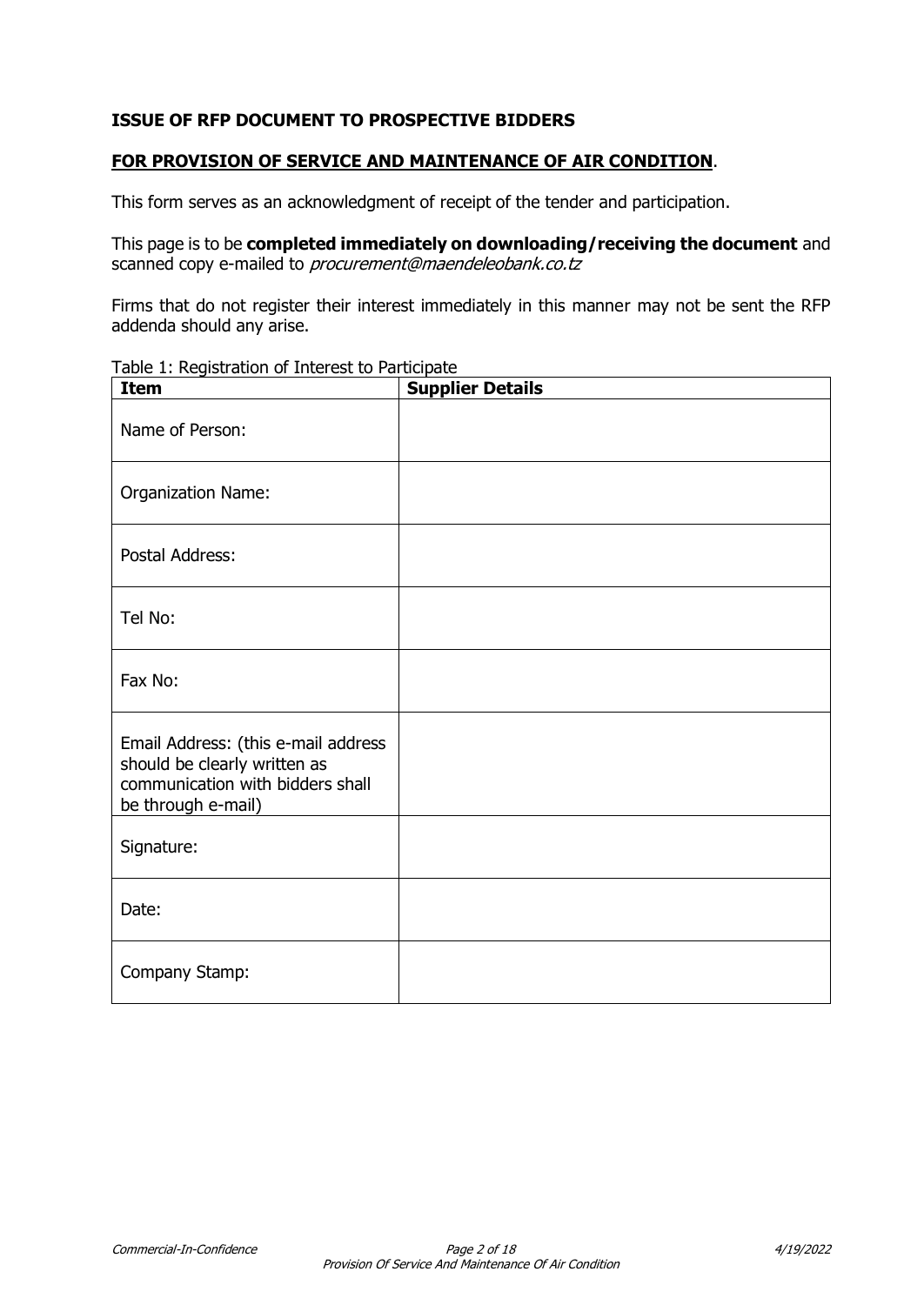# **SECTION 1 – REQUEST FOR PROPOSALS**

### **1.1. Background**

Maendeleo Bank Plc (hereinafter referred to as "the Bank") incorporated in Tanzania is one of the banks whose purpose is to provide innovative, customer needs driven financial services with competitive returns to our Shareholder

The bank's vision is to become a preferred retail and MSME financial services provider in Tanzania.

This document their before constitutes the formal Request for Proposals (RFP) for the **Provision of Service and Maintenance of Air Condition for the period of 12 months** and is being availed on a restricted tender basis.

## **1.2. Background, Aims and Objectives**

The Bank's aim is to identify a supplier(s) that can carry out the PROVISION OF SERVICE AND MAINTENANCE OF AIR CONDITION to Maendeleo Bank Plc. It is the purpose of this Request for proposal (RFP) to solicit responses from qualified suppliers on the below among other requirements as laid down by this document:-

- a) The supplier shall examine each item carefully and locate areas critically.
- b) The supplier will provide all necessary items requested as regard to the provision of service and maintenance of air condition.

#### **1.3. Format of RFP Response and Other Information for Bidders**

- **1.3.1.** The overall summary information regarding the provision of service and maintenance of air condition is given in section  $2 -$  Scope of Work. The bidder shall include in their offer any additional services considered necessary for the successful implementation of their proposal.
- **1.3.2.** The bidder shall submit an electronic copy in PDF Format (Original) to procurement@maendeleobank.co.tz by the closing date Saturday, 04<sup>th</sup> May 2022 at 5:00pm. Proposals from bidders should be submitted in the same email.

## **1.3.3. The Technical Proposal should contain the following:**

Bidders, willing to be considered for the provision of service and maintenance of air conditioners are expected to furnish the Bank with among others the following vital information, which will be treated in strict confidence by the Bank.

- $\triangleright$  Provide a company profile as per the supplier questionnaire in Annex 2.
- $\triangleright$  A brief background of the firm, highlighting experience, capabilities, processes, and resources
- $\triangleright$  Legal registration, and professional affiliations,
- $\triangleright$  Length of time in the relevant area of work/specialization.
- $\triangleright$  Detailed methodology/Approach with clear timelines.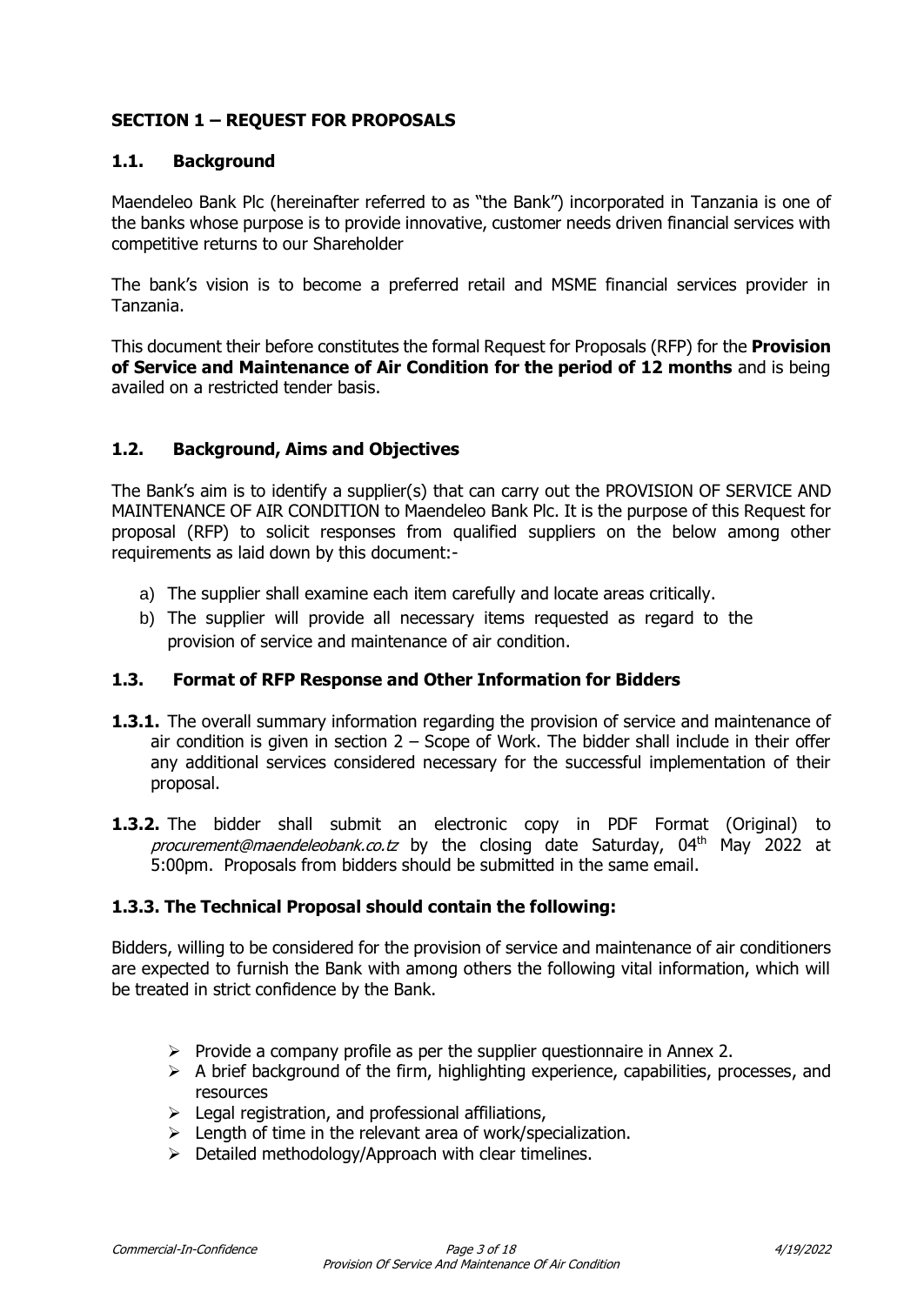- $\triangleright$  Certified Technical Resources in the relevant area i.e. Profile of the personnel to be involved in the work, with emphasis on academic qualifications, professional qualifications, and experience in respect of the stated scope of work.
- $\triangleright$  At least five reference clients where similar nature of work has been successfully completed and where the Bank would obtain references as per annex 1 and section 2.6
- $\triangleright$  Availability of Resources
- $\triangleright$  This RFP document is duly signed
- $\triangleright$  Audited financial statements of the company submitting the RFP bid, for the last two years.
- $\triangleright$  Demonstrate capability and capacity to provide the goods/services as per Maendeleo bank requirements in section 2.
- $\triangleright$  Any other information/documents which may be considered necessary or useful for this RFP
- **1.3.4 The Financial proposal** shall clearly indicate the total cost per each item as follows:
	- a. The Financial Proposal should include a breakdown of the cost per item.
	- b. The Supplier shall provide and shall ensure that the prices are fixed during the Original Contract Period which is one year.
	- c. All costs associated with this requirement shall be included in the financial proposal.
	- d. Reimbursable costs should be clearly indicated and included as part of the financial proposal
	- e. The cost should be inclusive of applicable taxes (VAT and withholding Tax) and these should be clearly indicated.
- **1.3.5** Bidders are requested to hold their proposals valid for ninety (90) days from the closing date for the submission. The Bank will make its best efforts to arrive at a decision within this period.
- **1.3.6** Assuming that the Contract will be satisfactorily concluded, the bidders shall be expected to commence the assignment after the final agreement is reached.
- **1.3.7** The contracting arrangements shall define clearly the responsibilities and the supply of items to be provided by each firm in the case of a joint venture.
- **1.3.8** The bid documents shall be referenced **PROVISION OF SERVICE AND MAINTENANCE OF AIR CONDITION** and submitted electronically in PDF Format (Original) to **[procurement@maendeleobank.co.tz](mailto:procurement@maendeleobank.co.tz)**\_on or before the closing date on Wednesday, 04<sup>th</sup> **May 2022 at 5:00 pm**
- **1.3.9** The Bank reserves the right to accept or to reject any bid, and to annul the bidding process and reject all bids at any time prior to the award of the contract, without thereby incurring any liability to any Bidder or any obligation to inform the Bidder of the grounds for its action.

The vendor's terms and conditions will not form part of any contract with Maendeleo bank in relation to this tender.

Canvassing is prohibited and will lead to automatic disqualification.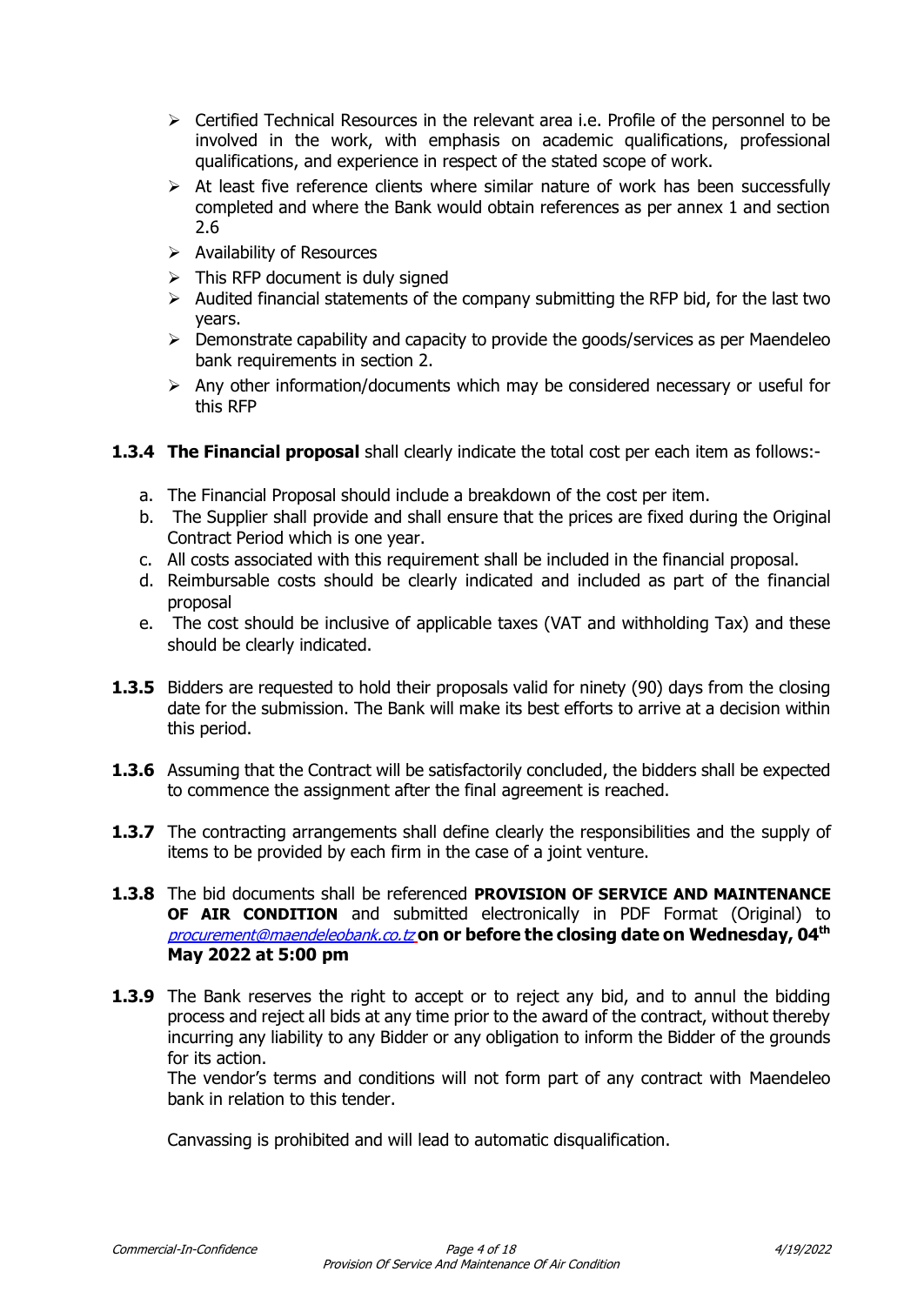# **1.3.10Cost of bidding**

The Bidder shall bear all costs associated with the preparation and submission of its bid, and the Bank is not responsible or liable for those costs, regardless of the conduct or outcome of the bidding process.

## **1.3.11Clarification of Bidding Document**

- i. All correspondence related to the contract shall be made in English.
- ii. Should there be any doubt or uncertainty, the Bidder shall seek clarification in writing addressed to the procurement unit through e-mail to procurement@maendeleobank.co.tz
- iii. Any clarification sought by the bidder in respect of the RFP shall be addressed at least **four (5) working days** before the deadline for submission of bids, in writing to the Procurement unit through the same mail.
- iv. It is the responsibility of the Bidder to obtain any further information required to complete this RFP.
- v. Any clarification requests and their associated response will be circulated to all Bidders.
- vi. The **last date for receipt of requests for clarifications** from bidders is **Wednesday, 27th April 2022 at 5.00 pm** The RFP Clarification Template is as follows:-

|                | Company Name:<br>$\bullet$        |                                            |          |  |
|----------------|-----------------------------------|--------------------------------------------|----------|--|
|                |                                   | Contact Person: (primary Supplier contact) |          |  |
|                | E-mail:                           |                                            |          |  |
|                | Phone:                            |                                            |          |  |
|                | Fax:                              |                                            |          |  |
|                |                                   | Document Number/Supplier:                  |          |  |
| #              | Date                              | Section / Paragraph (2)                    | Question |  |
| 1              |                                   |                                            |          |  |
|                |                                   |                                            |          |  |
| $\overline{2}$ |                                   |                                            |          |  |
|                |                                   |                                            |          |  |
| 3              |                                   |                                            |          |  |
|                |                                   |                                            |          |  |
|                | (1) Question(s) mailing Date.     |                                            |          |  |
|                | (2) From Maendeleo Bank Document. |                                            |          |  |

The queries and replies there shall then be circulated to all other prospective bidders (without divulging the name of the bidder raising the queries) in the form of an addendum, which shall be acknowledged in writing by the prospective bidders.

Inquiries for clarifications should be sent by e-mail (using the format above) to: procurement@maendeleobank.co.tz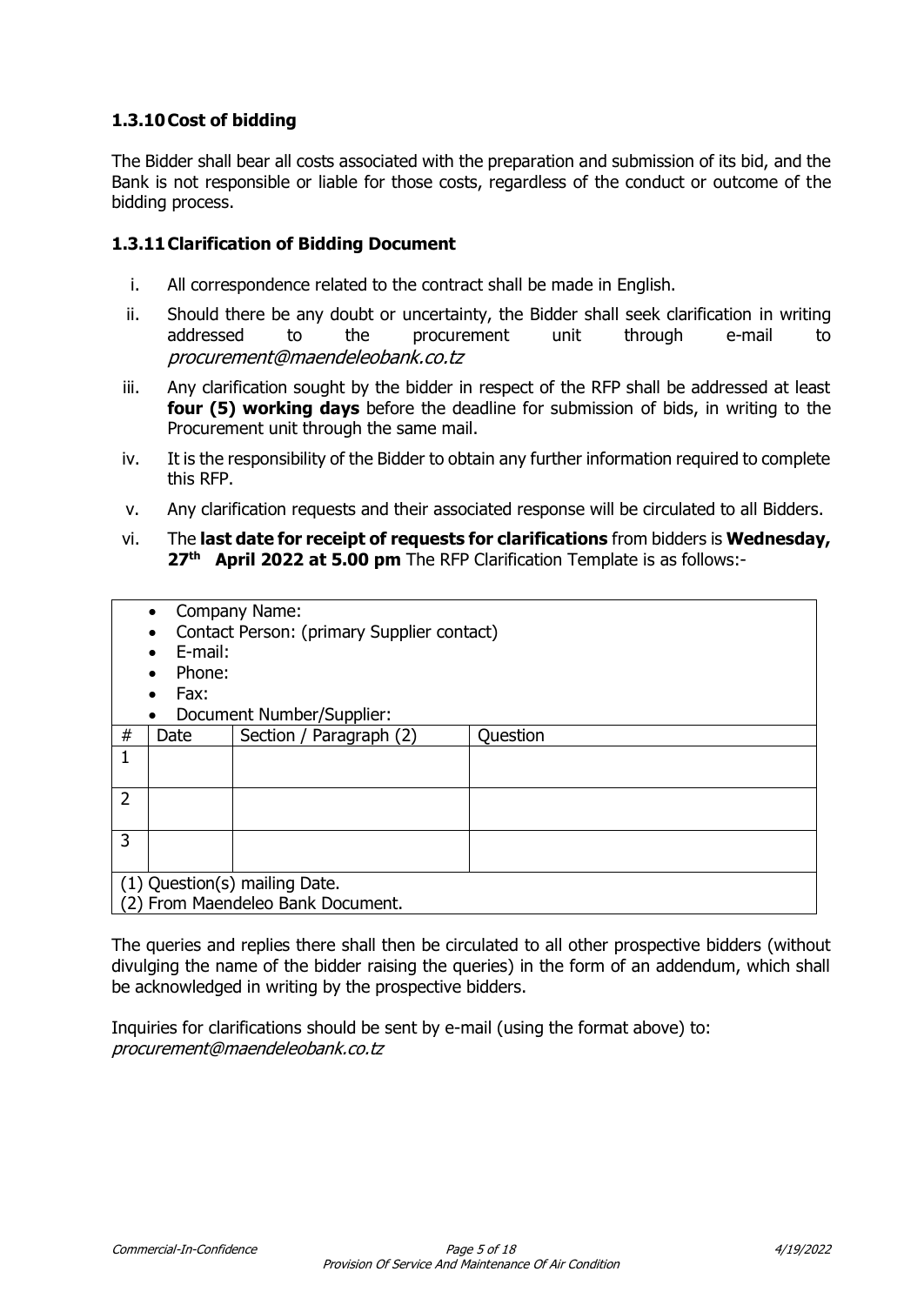# **1.3.12 Amendment of Bidding Document**

At any time prior to the deadline for submission of bids, the Bank, for any reason, whether at its own initiative or in response to a clarification requested by a prospective Bidder, may modify the bidding documents by amendment.

All prospective Bidders that have received the bidding documents will be notified of the amendment in writing, and it will be binding on them. It is therefore important that bidders give the correct details in the format given on page 1 at the time of collecting/receiving the RFP document.

To allow prospective Bidders reasonable time to take any amendments into account in preparing their bids, the Bank may at its sole discretion extend the deadline for the submission of bids based on the nature of the amendments.

## **1.3.13Deadline for Submission of Bids**

Bids should be addressed to the Procurement unit on or before Wednesday, 04<sup>th</sup> May 2022 at 5:00 pm**.** Any bid received by the Bank after this deadline will be rejected.

## **1.3.14 Responsiveness of Proposals**

The responsiveness of the proposals to the requirements of this RFP will be determined. A responsive proposal is deemed to contain all documents or information specifically called for in this RFP document. A bid determined not responsive will be rejected by the Bank and may not subsequently be made responsive by the Bidder by correction of the non-conforming item(s).

## **1.3.15Bid Evaluation and Comparison of Bids**

1.3.14.1 Technical proposals will be evaluated based on the following general areas and bids comparison

- Technical proposal requirements on section 1.3.3 and Section 2.
- Firm's general experience in the field of assignment
- Relevant references from previous assignments as per Annex 1.
- understanding of the aims and objectives
- The qualifications and relevant experience of the personnel for this assignment
- Overall value proposition

All tender responses will be evaluated in two phases:-

- a. Preliminary and detailed technical evaluation that will determine administrative compliance and technical compliance and support responsiveness of the vendor.
- b. Financial evaluation to consider pricing competitiveness and the financial capability of the vendors.

Once the bids are opened, the bid evaluation will commence. In the event that the bank may need to visit the client site, vendors will be notified in writing. The bank may also make surprise unannounced visits to the vendor's offices to verify any information contained in the bid document. All visits are at the discretion of the bank. Vendors may also be called upon to make brief and short presentations and /or demos on their assignment before a panel constituted by the bank.

1.3.14.2 Financial proposals will be evaluated on the basis of cost, lead-time and payment terms if not specified in this document.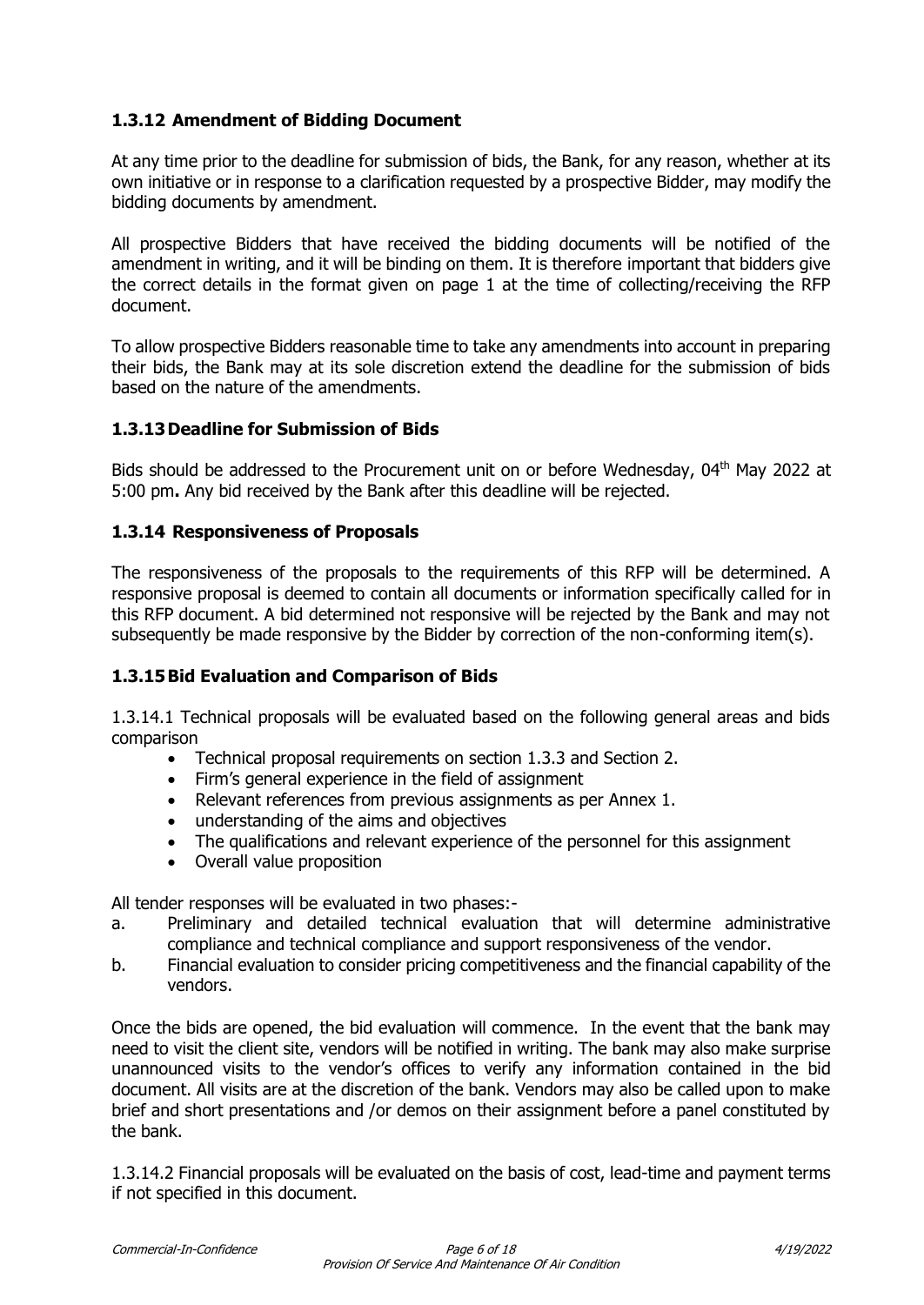# **1.3.16Buyers Rights**

Maendeleo Bank Plc reserves the right to reject any or all RFP without giving any reasons and Maendeleo Bank has no obligation to accept any offer made. Maendeleo Bank also reserves the right to keep its selection and selection criteria confidential. Maendeleo Bank reserves the right to award the tender in part or in whole to either a single vendor or split the award to multiple vendors in the final award. Bids not strictly adhering to RFP conditions may not be considered by Maendeleo Bank whose decision on the matter shall be final.

### **1.3.17Documents Required for Evaluation**

In addition to the above information, the following documents should be attached.

| <b>Item</b> | <b>Description</b>                                                                  |
|-------------|-------------------------------------------------------------------------------------|
| 1.          | Valid Business Licence                                                              |
| 2.          | Certificate of Incorporation/Registration                                           |
| 3.          | Valid Trading License/Customs Agent Licence                                         |
| 4.          | <b>Business Permit</b>                                                              |
|             | List of all Directors with Percentage of shares held, telephone and their<br>postal |
| 5.          | address                                                                             |
| 6.          | Copy of VAT and PIN Certificate                                                     |
| 7.          | Valid Tax Compliance certificate                                                    |
| 8.          | Certificate from relevant body/association for the Firm                             |
| 9.          | Professional Certifications/ Accreditations for both the firm and staff             |
| 10.         | Audited Accounts for the last 2 years                                               |
| 11.         | <b>Company Profile</b>                                                              |
|             | Documentary evidence of physical location - Lease agreements for business premises  |
| 12.         | or proof of premises ownership and security management                              |
| 13.         | Copies of LPO's, Letters of award/signed contracts/reference letters                |

## **SECTION 2 – TERMS OF REFERENCE/SCOPE OF WORK**

#### **2.1 REQUIREMENT**

The vendor shall be expected to carry out the following **but not limited to**:

- a) Provide all necessary AC spare parts items but it is not guarantee that the whole items will be given to a single supplier. The quality of the spare parts and the price will determine the each items to be supplier by which supplier.
- b) Regular supply of the spare parts items for the time as it will state in the contract.

## **2.3 OVERALL RESPONSIBILITY**

- a) The Bidder is obliged to work closely with the Bank's staff, act within its own authority, and abide by directives issued by the Bank that are consistent with the terms of the Contract.
- b) The Bidder is responsible for managing the activities of its personnel, or subcontracted personnel, and will hold itself responsible for any misdemeanors.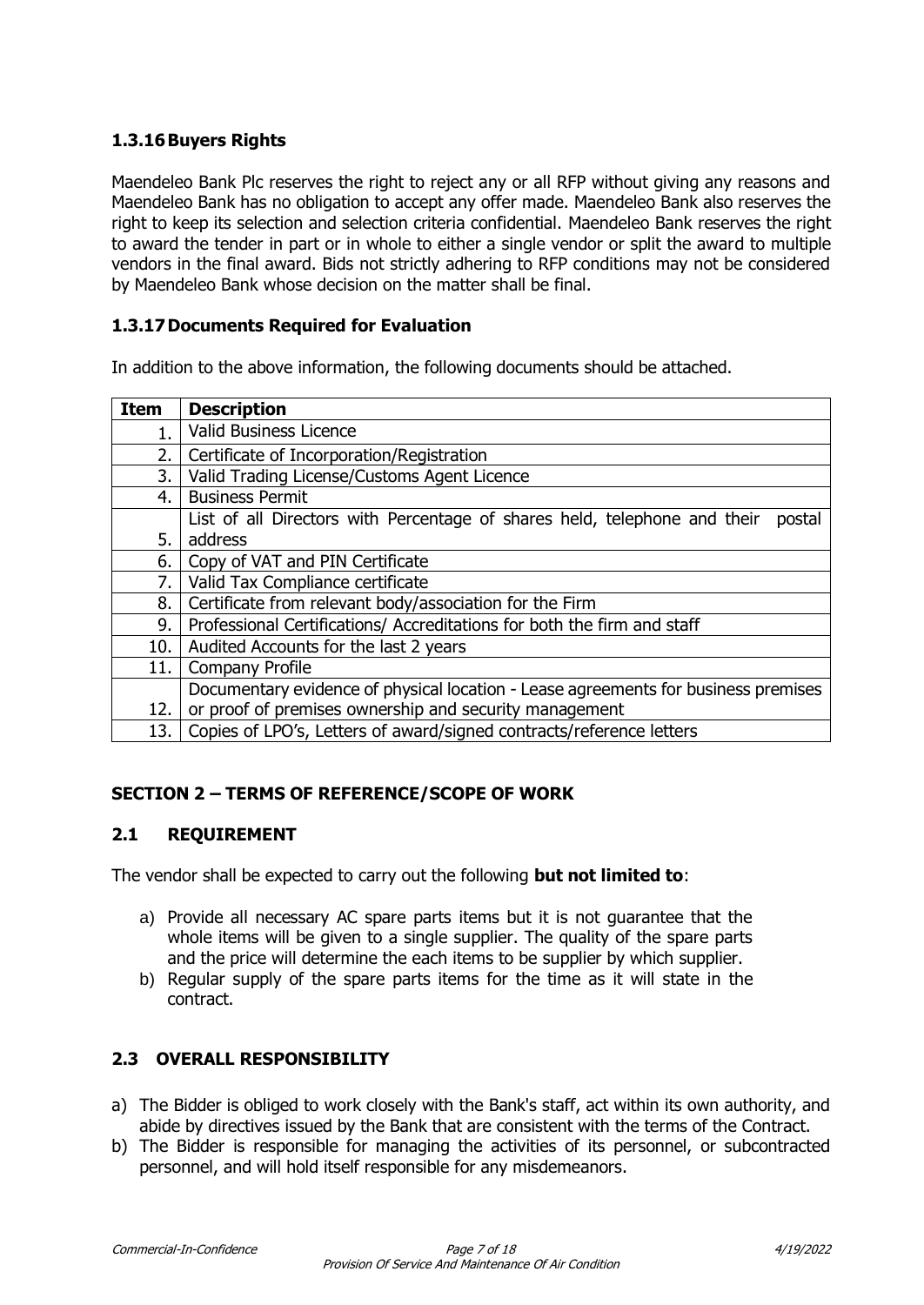- c) The Bidder shall appoint an experienced counterpart resource to handle this requirement for the duration of the Contract. The Bank may also demand a replacement of the manager if it is not satisfied with the manager's work or for any other reason.
- d) The Bidder shall take the lead role and be jointly responsible with the Bank for producing a finalized project plan and schedule, including identification of all major milestones and specific resources that the Bank is required to provide.
- e) The Bidder will not disclose the Bank's information it has access to, during the course of the provision of this requirement, to any other third parties without the prior written authorization of the Bank. This clause shall survive the expiry or earlier termination of the contract.

# **2.4 PRICING**

The Costs should be in Tanzania shillings inclusive of all taxes; clearly stating Man/Day rates where appropriate.

All taxes and VAT amounts must be clearly stipulated and separated from the base costs.

## **2.5 DELIVERY**

Delivery and performance of the Services/goods shall be made by the successful Bidder in accordance with the time schedule agreed by both parties and subsequent Agreement.

# **2.6 DELAYED DELIVERY**

If at any time during the performance of the Contract, the Bidder should encounter conditions impeding timely delivery and performance of the Services, the Bidder shall promptly notify the Bank in writing of the fact of the delay, its likely duration and its cause(s). As soon as practicable after receipt of the Bidder's notice, the Bank shall evaluate the situation and may at its discretion extend the Bidder's time for performance, with or without liquidated damages, in which case the extension shall be ratified by the parties by amendment of the Contract.

## **2.7 BID EFFECTIVENESS**

It is a condition of the bank that the vendor guarantees the sufficiency and effectiveness of the service proposed to meet the bank requirements as outlined in this document where applicable. The Bank will hold the vendor solely responsible for the accuracy and completeness of the information supplied in response to this tender. The bank will hold the vendor responsible for the completeness of the service proposed and that was the vendor is awarded the tender, they would implement the service without any additional requirements from the bank.

#### **2.8 PAYMENT TERMS**

The bank will NOT make any payments in advance. The Bank will issue an LPO for all the items ordered. The LPO will be paid within 30 days after successful delivery, and acceptance of the items.

The bank will not accept partial deliveries and neither will the bank make partial payments. Payment for items will only be made once the full scope of items has been successfully delivered.

## **NB: MAENDELEO BANK SHALL ONLY MAKE PAYMENTS THROUGH AN MAENDELEO BANK ACCOUNT AND THUS ALL BIDDERS ARE ENCOURAGED TO OPEN AN ACCOUNT**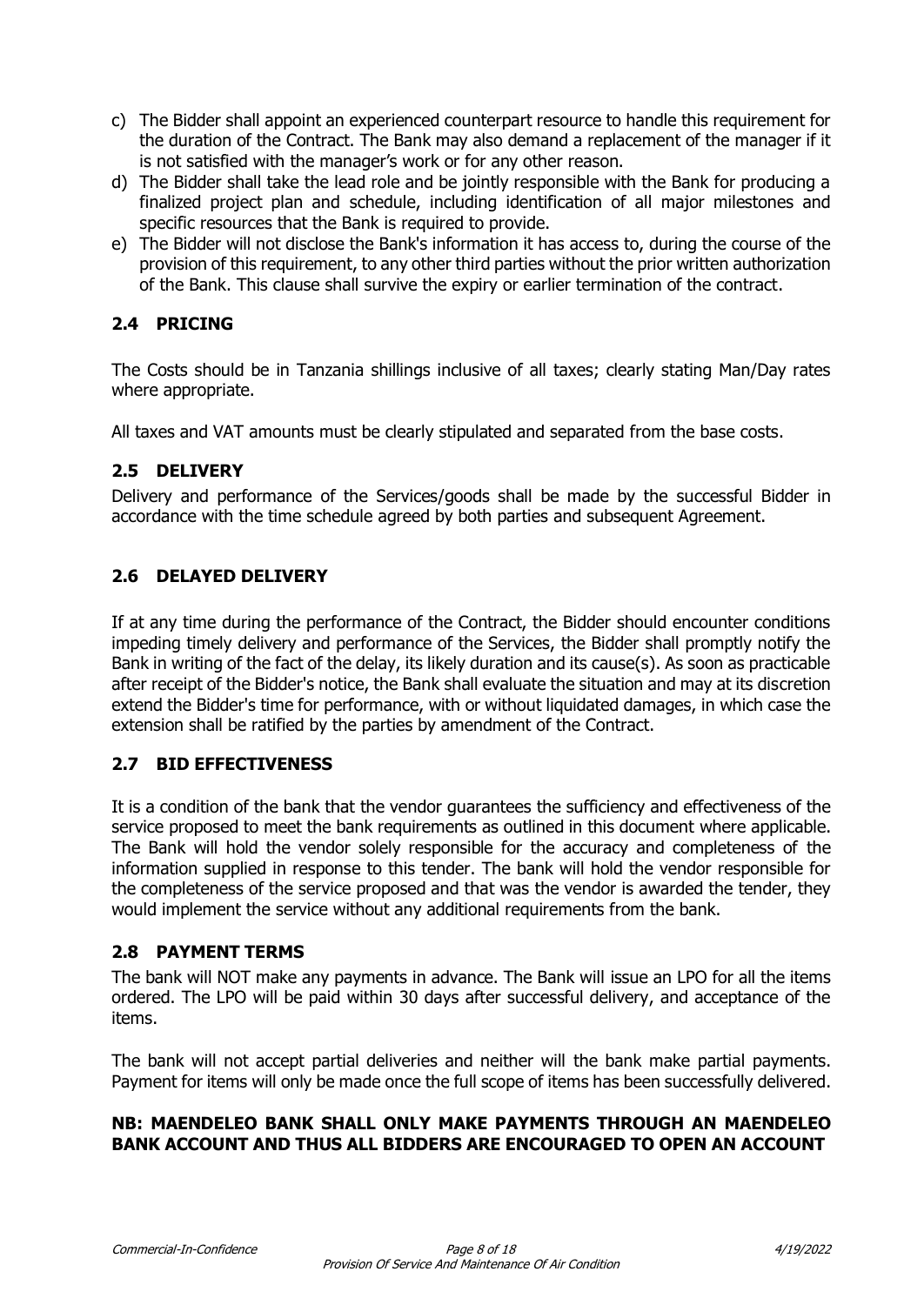# **2.9 STAFFING**

The Supplier will provide the relevant team to be engaged for offering the items, service and tools to carry out all the required work under this tender. An account manager is also required to coordinate and report on the work's progress throughout the contract period.

### **2.10 RESPONSIBILITY AS AN INDEPENDENT CONTRACTOR**

The Supplier agrees to take overall responsibility for any items or service rendered; regardless of whether third parties are engaged by the Supplier or the Supplier himself carries them out.

## **SECTION 3 – GENERAL CONDITIONS OF CONTRACT**

#### **3.1Introduction**

Specific terms of the contract shall be discussed with the bidder whose proposal will be accepted by the Bank. The resulting contract shall include but not be limited to the general terms of the contract as stated below from 3.2 to 3.13.

#### **3.2Award of Contract**

Following the opening and evaluation of proposals, the Bank will award the contract to the successful bidder whose bid has been determined to be substantially responsive and has been determined as the best-evaluated bid. The Bank will communicate to the selected bidder its intention to finalize the draft conditions of engagement submitted earlier with his proposals.

After the agreement has been reached, the successful Bidder shall be invited for the signing of the Contract Agreement to be prepared by the Bank in consultation with the Bidder.

#### **3.3Application of General Conditions of Contract**

These General Conditions (sections 3.2 to 3.13) shall apply to the extent that they are not superseded by provisions in other parts of the Contract that shall be signed.

#### **3.4 Bid Validity Period**

Bidders are requested to hold their proposals valid for ninety (90) days from the closing date for the submission.

#### **3.5 Delays in the Bidder's Performance**

- 3.5.1 Delivery and performance of this service shall be made by the successful Bidder in accordance with the time schedule as per the Agreement.
- 3.5.2 If at any time during the performance of the Contract the Bidder encounters conditions impeding timely delivery and performance of the Services, the Bidder shall promptly notify the Bank in writing of the fact of the delay, its likely duration and its cause(s). As soon as practicable after receipt of the Bidder's notice, the Bank shall evaluate the situation and may at its discretion extend the Bidder's time for performance, with or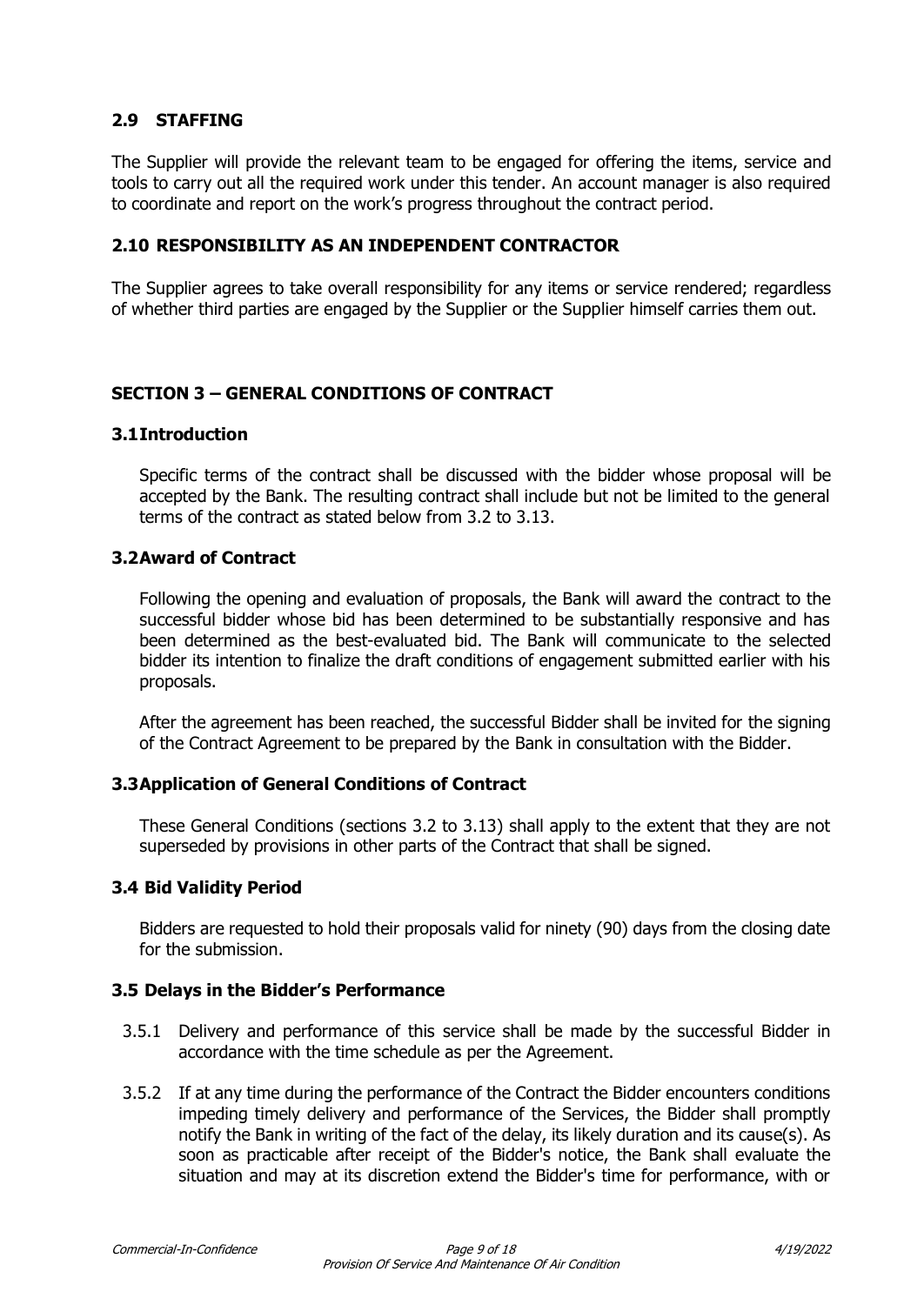without liquidated damages, in which case the extension shall be ratified by the parties by amendment of the Contract.

3.5.3 Except in the case of "force majeure" as provided in Clause 3.12, a delay by the Bidder in the performance of its delivery obligations shall render the Bidder liable to the imposition of liquidated damages pursuant to Clause 3.8.

## **3.6Liquidated damages for delay**

The contract resulting from this RFP shall incorporate suitable provisions for the payment of liquidated damages by the bidders in case of delays in the performance of the contract.

## **3.7Governing Language**

The Contract shall be written in the English Language. All correspondence and other documents pertaining to the Contract which are exchanged by the parties shall also be in English.

## **3.8Applicable Law**

This agreement arising out of this RFP shall be governed by and construed in accordance with the laws of Tanzania and the parties submit to the exclusive jurisdiction of the Tanzania Courts.

## **3.9Bidder's Obligations**

- 3.9.1 The Bidder is obliged to work closely with the Bank's staff, act within its own authority, and abide by directives issued by the Bank that are consistent with the terms of the Contract.
- 3.9.2 The Bidder is responsible for managing the activities of its personnel, or subcontracted personnel, and will hold itself responsible for any misdemeanors.
- 3.9.3 The Bidder will not disclose the Bank's information it has access to, during the course of the work, to any other third parties without the prior written authorization of the Bank. This clause shall survive the expiry or earlier termination of the contract.

## **3.10 The Bank's Obligations**

In addition to providing Bidder with such information as may be required by the bidder the Bank shall,

- (a) Provide the Bidder with specific and detailed relevant information
- (b) In general, provide all relevant information and access to Bank's premises.

## **3.11 Confidentiality**

The parties undertake on behalf of themselves and their employees, agents and permitted subcontractors that they will keep confidential and will not use for their own purposes (other than fulfilling their obligations under the contemplated contract) nor without the prior written consent of the other disclose to any third party any information of a confidential nature relating to the other (including, without limitation, any trade secrets, confidential or proprietary technical information, trading and financial details and any other information of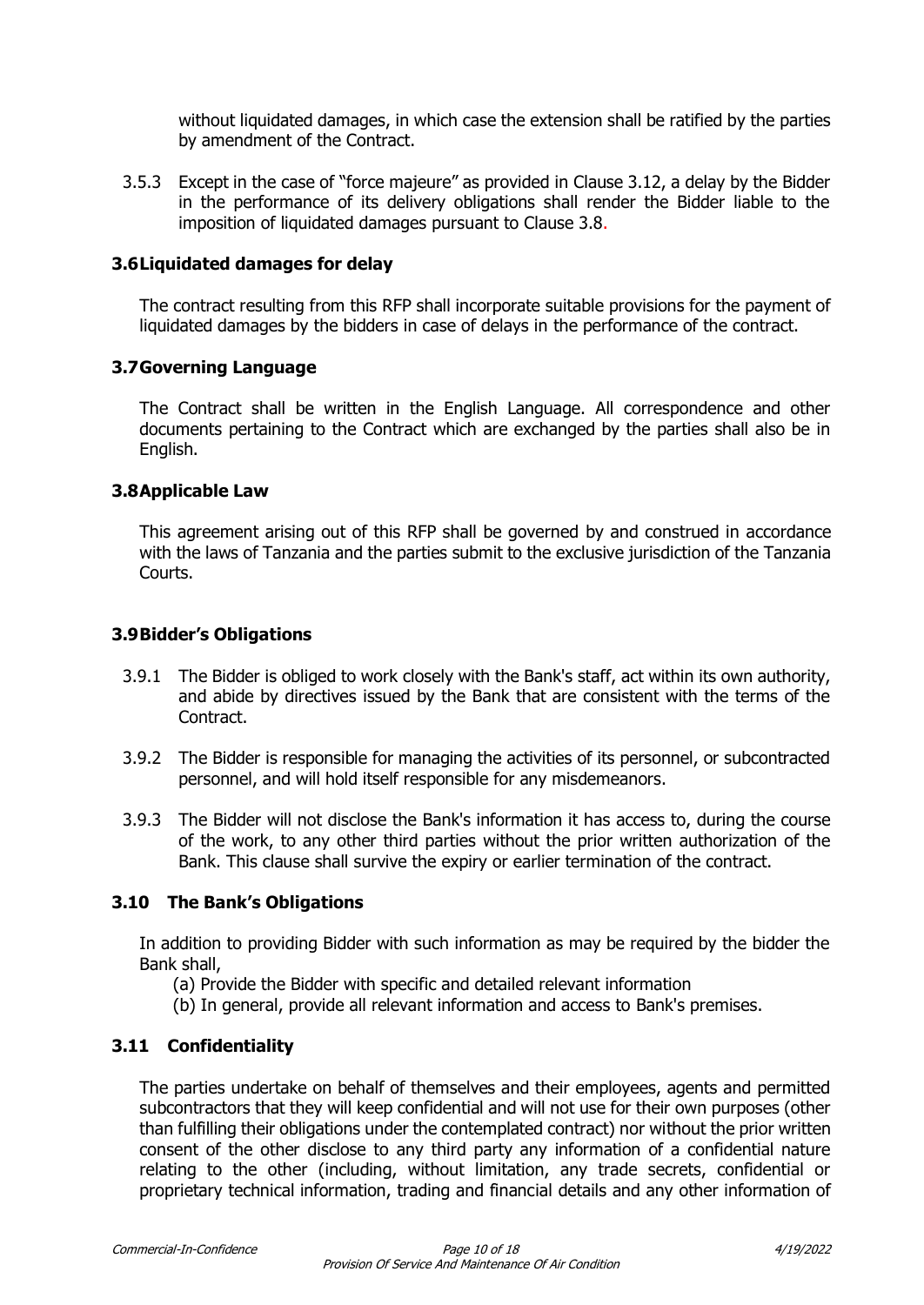commercial value) which may become known to them under or in connection with the contemplated contract. The terms of this Clause 2.15 shall survive the expiry or earlier termination of the contract.

## **3.12 Force Majeure**

- (a) Neither Bidder nor Bank shall be liable for failure to meet contractual obligations due to Force Majeure.
- (b) Force Majeure impediment is taken to mean unforeseen events, which occur after signing the contract with the successful bidder, including but not limited to strikes, blockade, war, mobilization, revolution or riots, natural disaster, acts of God, refusal of license by Authorities or other stipulations or restrictions by authorities, in so far as such an event prevents or delays the contractual party from fulfilling its obligations, without its being able to prevent or remove the impediment at a reasonable cost.
- (c) The party involved in a case of Force Majeure shall immediately take reasonable steps to limit the consequence of such an event.
- (d) The party who wishes to plead Force Majeure is under obligation to inform in writing the other party without delay of the event, of the time it began, and its probable duration. The moment of cessation of the event shall also be reported in writing.
- (e) The party who has pleaded a Force Majeure event is under obligation when requested, to prove its effect on the fulfilling of the contemplated contract.

#### **SECTION 4 – ANNEXURES**

#### **ANNEX 1 – SCHEDULE OF ALL SPARE PARTS AND PRICES FOR SERVICE AND MAINTENANCE OF AIR CONDITIONERS FOR MAENDELEO BANK PLC**

| S/N            | <b>ITEM DESCRIPTION</b>       | <b>UNIT</b> | <b>AMOUNT/PRICE</b><br>(Tshs) |
|----------------|-------------------------------|-------------|-------------------------------|
| $\mathbf{1}$   | <b>Routine Maintenance</b>    | PER /AC     |                               |
| $\overline{2}$ | Air a sensor                  | <b>Pc</b>   |                               |
| 3              | Coil sensor                   | Pc          |                               |
| $\overline{4}$ | Running capacitor 5MF-10MF    | Pcs         |                               |
| 5              | Running capacitor 15MF-35MF   | Pcs         |                               |
| 6              | Running capacitor 40MF-60MF   | Pcs         |                               |
| $\overline{7}$ | High-pressure control         | Pcs         |                               |
| 8              | Starting capacitor 5MF-10MF   | Pcs         |                               |
| 9              | Starting capacitor 15MF-305MF | Pcs         |                               |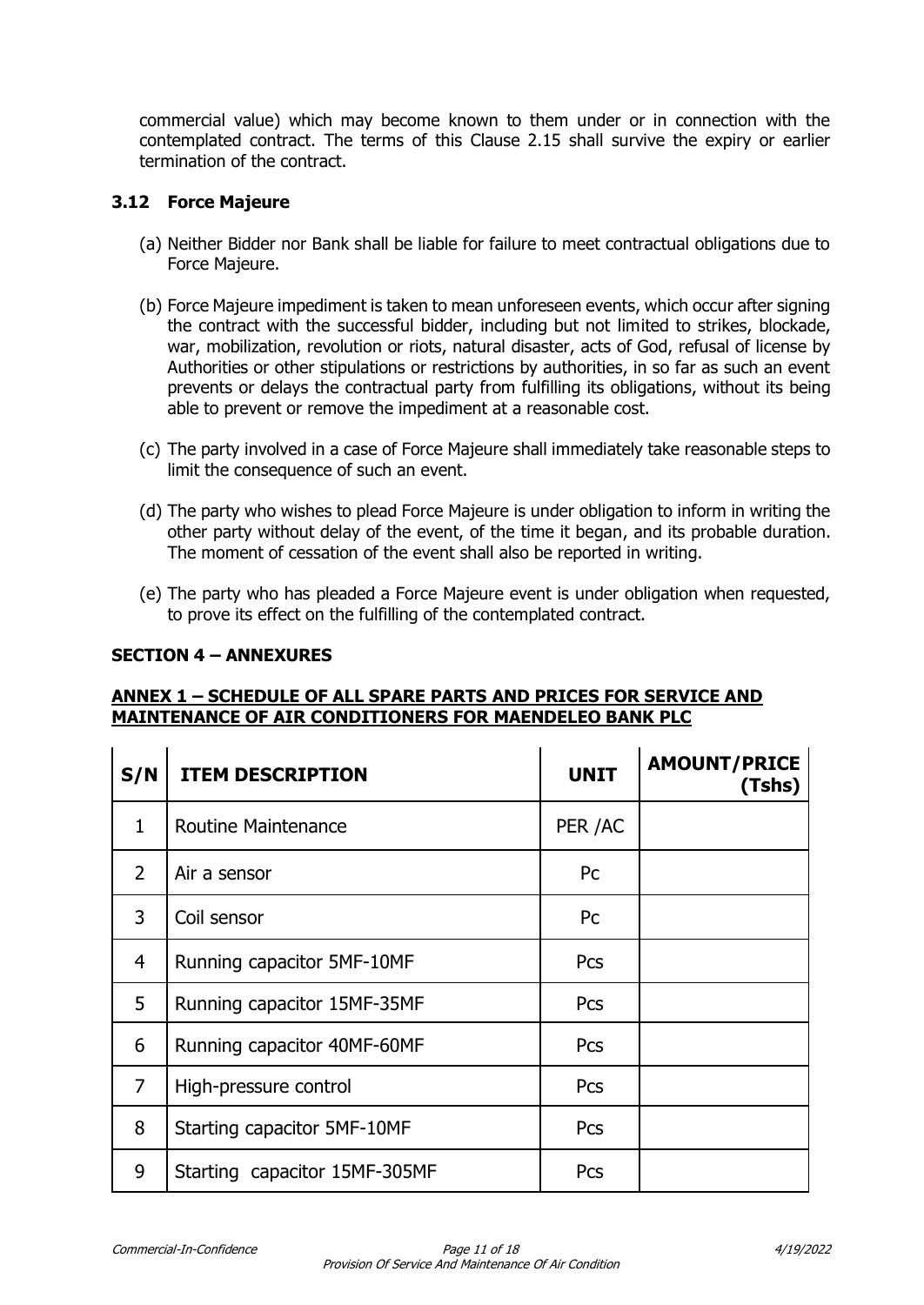| 10 | Starting capacitor 40MF-60MF                | Pcs |  |
|----|---------------------------------------------|-----|--|
| 11 | Fan Blade 1.5HP                             | Pcs |  |
| 12 | Fan Blade 2.0HP                             | Pcs |  |
| 13 | Contactor 15BTU                             | Pcs |  |
| 14 | Contactor 18BTU                             | Pcs |  |
| 15 | Contactor 24BTU                             | Pcs |  |
| 16 | Blower Motor for Split Unit 1HP             | Pcs |  |
| 17 | Blower Motor for Split Unit 1.5HP           | Pcs |  |
| 18 | Blower Motor for Split Unit 2.0HP           | Pcs |  |
| 19 | Blower Motor for Split Unit 3HP             | Pcs |  |
| 20 | <b>Blower</b> belt                          | Pcs |  |
| 21 | Fan Relay                                   | Pcs |  |
| 22 | Thermostat                                  | Pcs |  |
| 23 | Gas refill R410a                            | kg  |  |
| 24 | Gas refill R134a                            | kg  |  |
| 25 | Gas refill R22                              | kg  |  |
| 26 | Gas refill R404a                            | kg  |  |
| 27 | New Compressor 9000 BTU (1.0 HP) R22<br>1PH | Pcs |  |
| 28 | Compressor 12000 BTU (1.25HP) R22 1PH       | Pcs |  |
| 29 | Compressor 18000 BTU (1.5 HP) R22 1PH       | Pcs |  |
| 30 | Compressor 24000 BTU (2.0 HP) R22 1PH       | Pcs |  |
| 31 | Compressor 36000 BTU 3PH R22 1PH            | Pcs |  |
| 32 | Compressor 36000 BTU 3 Phase 3PH            | Pcs |  |
| 33 | Compressor 48000 BTU 4PH R22 1PH            | Pcs |  |
| 34 | Magnetic Switch 15AMPS - 10AMPS             | Pcs |  |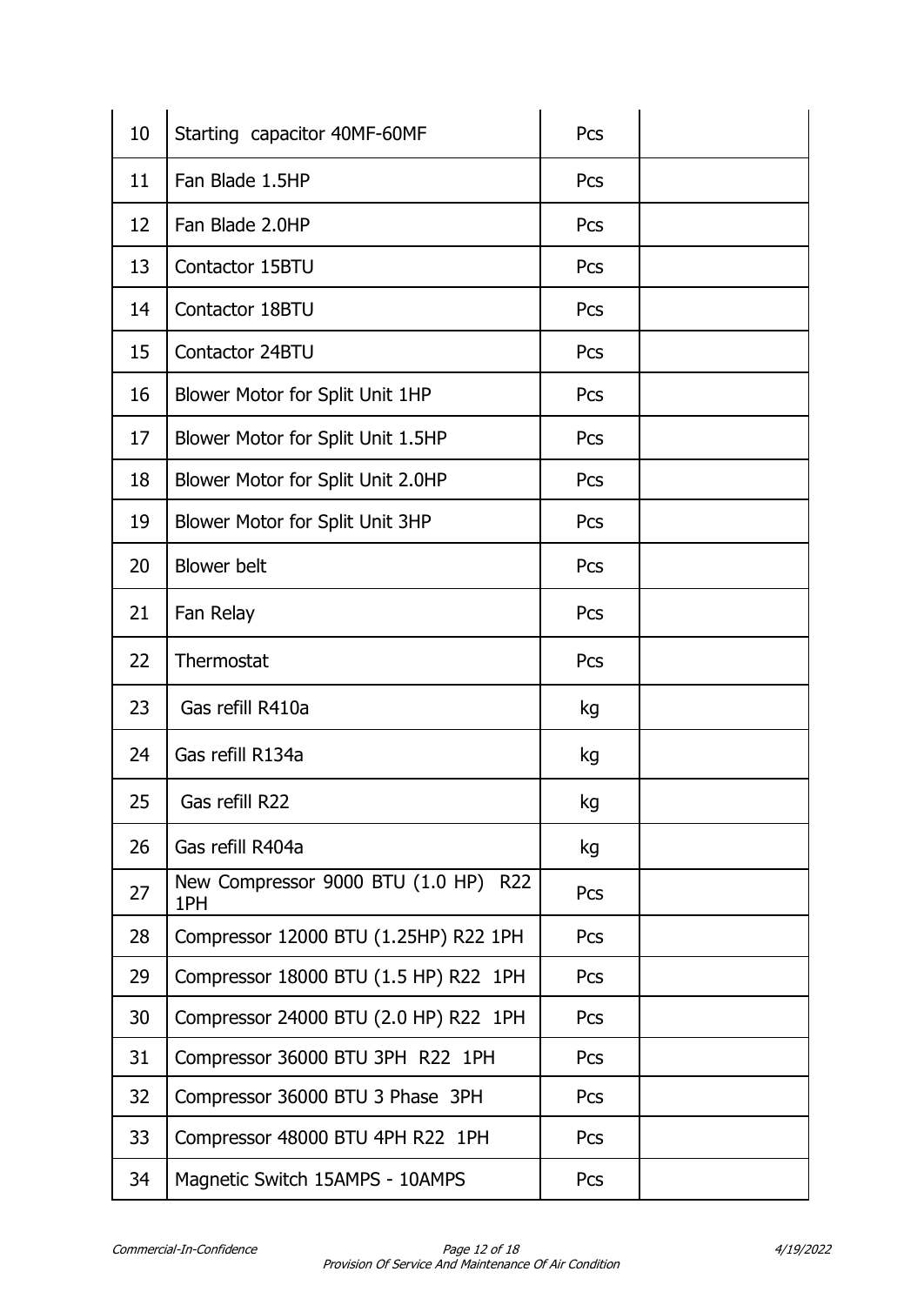| 35 | Magnetic Switch 15AMPS - 20AMPS        | Pcs   |  |
|----|----------------------------------------|-------|--|
| 36 | Magnetic Switch 15AMPS - 40AMPS        | Pcs   |  |
| 37 | Magnetic Switch 21AMPS - 50AMPS        | Pcs   |  |
| 38 | <b>Capillary Tube</b>                  | Foot  |  |
| 39 | Fan Motor Split Unit 1.25HP            | Pcs   |  |
| 40 | Fan Motor Split Unit 1.5HP             | Pcs   |  |
| 41 | Fan Motor Split Unit 2.0HP             | Pcs   |  |
| 42 | Fan Motor Split Unit 2.4HP             | Pcs   |  |
| 43 | Overload Switch                        | Pcs   |  |
| 44 | Filter Drier 1.5HP                     | Pcs   |  |
| 45 | Filter Drier 2.0HP                     | Pcs   |  |
| 46 | Filter Drier 2.4HP                     | Pcs   |  |
| 47 | Air Filter                             | Pcs   |  |
| 48 | Mounting For Compressor                | Pcs   |  |
| 49 | <b>Electronic Control Card LG</b>      | Pcs   |  |
| 50 | <b>Electronic Control Card Carrier</b> | Pcs   |  |
| 51 | <b>Electronic Control sensor</b>       | Pcs   |  |
| 52 | Air Sensor                             | Pcs   |  |
| 53 | Coil sensor                            | Pcs   |  |
| 54 | <b>Electrical AVS 30AMPS</b>           | Pcs   |  |
| 55 | Electrical AVS 30AMPS 3PH              | Pcs   |  |
| 56 | Remote Controller wall type            | Pcs   |  |
| 57 | Copper Pipe 5/8                        | Meter |  |
| 58 | Copper Pipe 1/4                        | Meter |  |
| 59 | Copper Pipe 1/2                        | Meter |  |
| 60 | Copper Pipe 3/8                        | Meter |  |
| 61 | Armaflex 5/8                           | Pcs   |  |
| 62 | Armaflex 1/4                           | Pcs   |  |
| 63 | Armaflex 1/2                           | Pcs   |  |
| 64 | Armaflex 3/8                           | Pcs   |  |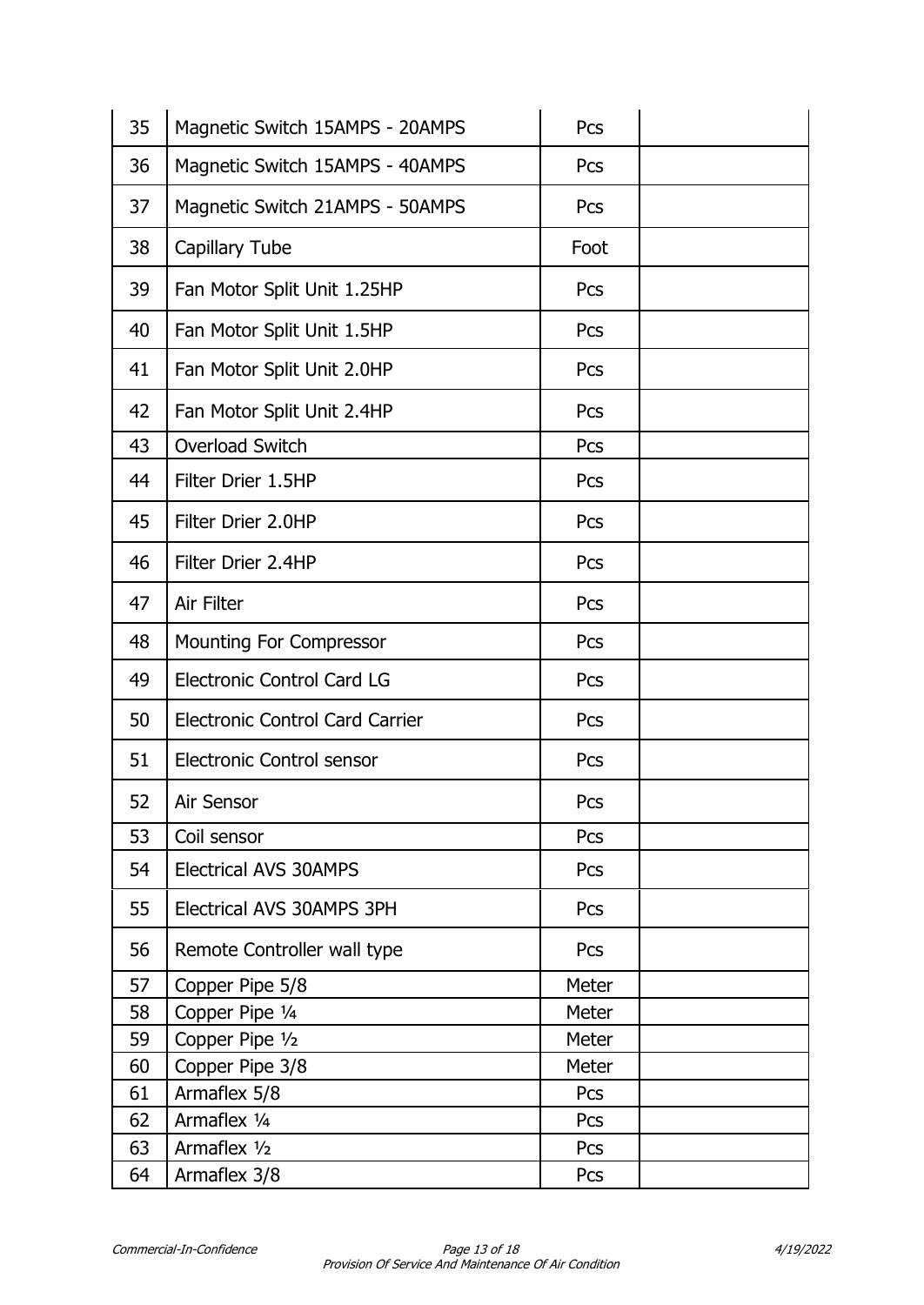| 65 | <b>Electrical D.P Switch</b>                       | Pcs   |  |
|----|----------------------------------------------------|-------|--|
| 66 | PVC Cable 2.5mm square                             | Meter |  |
| 67 | PVC Cable 1.5mm square                             | Meter |  |
| 68 | PVC Pipe 1/2                                       | Pcs   |  |
| 69 | PVC Pipe 3/4                                       | Pcs   |  |
| 70 | <b>Water Pump</b>                                  | Pcs   |  |
| 71 | <b>Brackets</b>                                    | Pair  |  |
| 72 | <b>Wall Bolts</b>                                  | Piece |  |
| 73 | Trunking Pipe 75/50mm                              | Piece |  |
| 74 | Trunking Pipe 25/16mm                              | Pcs   |  |
| 75 | Drain Horse Pipe 1/2                               | Meter |  |
| 76 | <b>Circuit Control Unit</b>                        | Pcs   |  |
| 77 | Top and Bottom Chasis                              | Pcs   |  |
| 78 | Housing for AC                                     | Pcs   |  |
| 79 | Transformer                                        | Pcs   |  |
| 80 | Fuse 15BTU                                         | Pcs   |  |
| 81 | Fuse 18BTU                                         | Pcs   |  |
| 82 | Fuse 24BTU                                         | Pcs   |  |
| 83 | Surge Protector 15BTU                              | Pcs   |  |
| 84 | Surge Protector 18BTU                              | Pcs   |  |
| 85 | Surge Protector 24BTU                              | Pcs   |  |
| 86 | Fan Motor Bearing 15BTU                            | Pcs   |  |
| 87 | Fan Motor Bearing 18BTU                            | Pcs   |  |
| 88 | Fan Motor Bearing 24BTU                            | Pcs   |  |
| 89 | Fan Motor Bush 15BTU                               | Pcs   |  |
| 90 | Fan Motor Bush 18BTU                               | Pcs   |  |
| 91 | Fan Motor Bush 24BTU                               | Pcs   |  |
| 92 | Compressor wire with terminal clip                 | Set   |  |
| 93 | Binding tape                                       | Pcs   |  |
| 94 | Compressor 9000 BTU<br>Inverter<br>type -<br>R410a | Pcs   |  |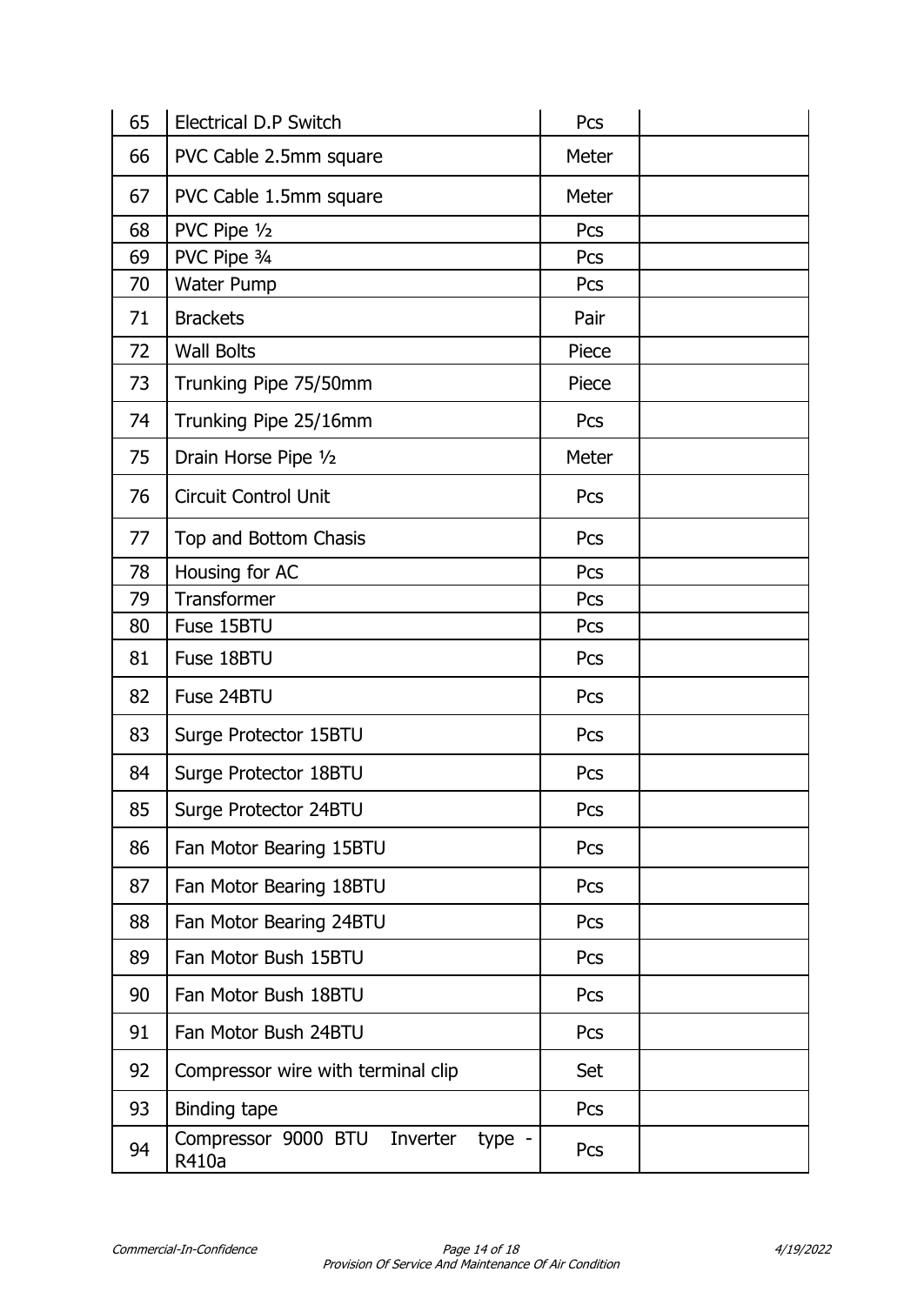| 95  | Compressor 12000 BTU Inverter<br>type -<br>R410a      | Pcs |
|-----|-------------------------------------------------------|-----|
| 96  | Compressor 18000 BTU Inverter type -<br>R410a         | Pcs |
| 97  | Compressor 24000 BTU Inverter<br>type -<br>R410a      | Pcs |
| 98  | Compressor 36000 BTU 1 Phase Inverter<br>type - R410a | Pcs |
| 99  | Compressor 36000 BTU 3 Phase Inverter<br>type - R410a | Pcs |
| 100 | Compressor 48000 BTU Inverter type -<br>R410a         | Pcs |
| 101 | Fischer and screw                                     | Box |
| 102 | <b>Nut</b>                                            | Pcs |
| 103 | <b>Bolt</b>                                           | Pcs |
| 104 | Washel                                                | Pcs |
| 105 | Tangit                                                | Pcs |
| 106 | Pvc Elbow 1/2 to 1 inch                               | Pcs |
| 107 | Pvc Tee 1/2 to 1 inch                                 | Pcs |
| 108 | Pvc socket 1/2 to 1 inch                              | Pcs |
|     | 109   Finishing tape                                  | Pcs |
| 110 | <b>Wropping Tape</b>                                  | Pcs |
| 111 | Welding gas                                           | Pcs |
| 112 | Expansion valve R22 to R134a                          | Pcs |
| 113 | Gas R134a                                             | Кg  |
| 114 | Top plug 15A                                          | pc  |
| 115 | Twin switch socket 13A(normal)                        | pc  |
| 116 | Top plug 13A                                          | pc  |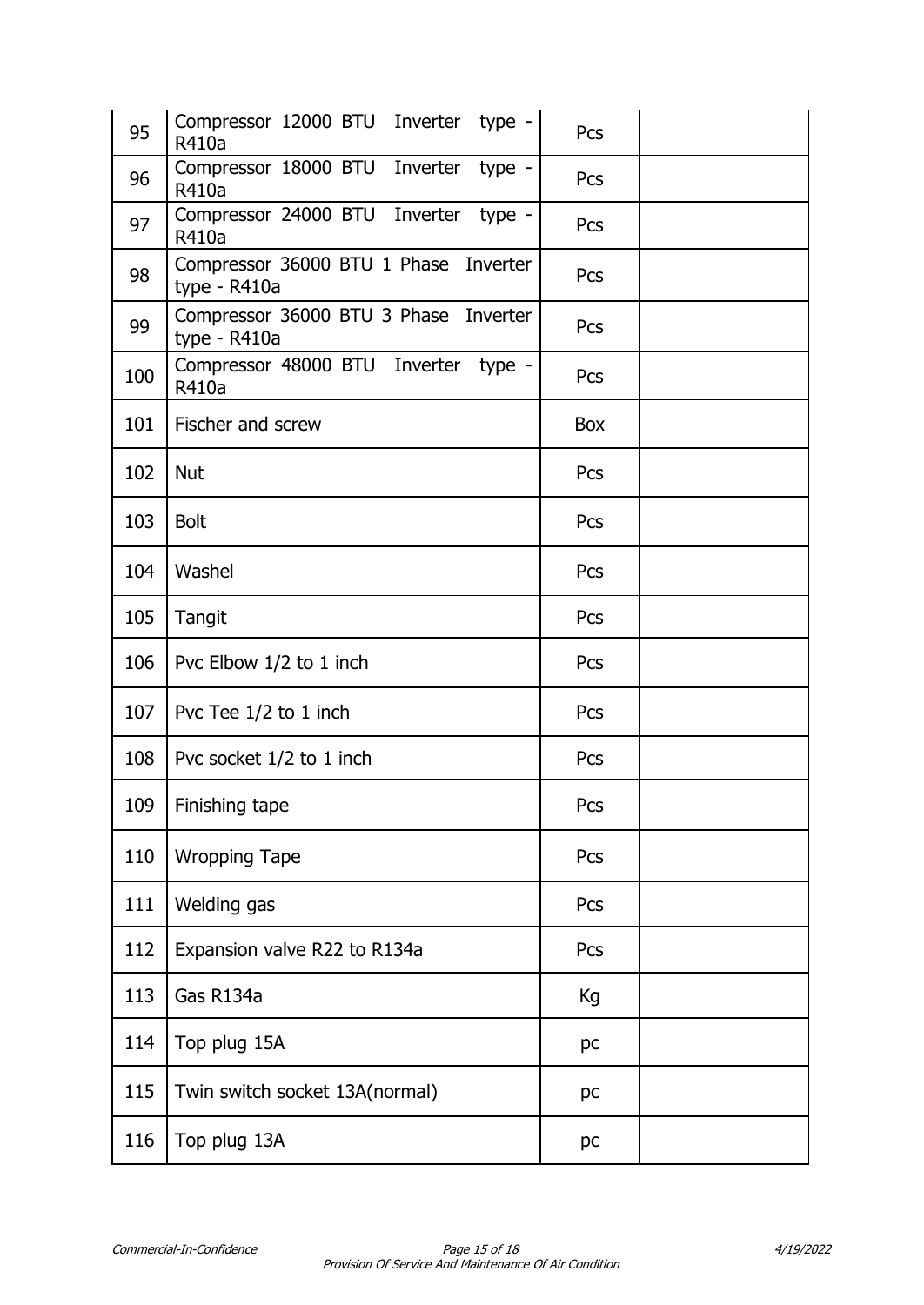| 117 | Twin switch socket (neon)                                 | pc  |  |
|-----|-----------------------------------------------------------|-----|--|
| 118 | Surface box                                               | pc  |  |
| 119 | Blower fan for indoor.                                    | pc  |  |
| 120 | Copper Stick                                              | pc  |  |
| 121 | Nitrogen Gas                                              | Cyl |  |
| 122 | Thread rod M8                                             | pc  |  |
| 123 | Thread rod m10                                            | pc  |  |
| 124 | <b>Charging Valve</b>                                     | pc  |  |
| 125 | Cable Tie                                                 | pc  |  |
| 126 | <b>Brazing Stick</b>                                      | pc  |  |
| 127 | Compressor 1/8 to 1/4                                     | pc  |  |
| 128 | Compressor 1/3 to 3/4                                     | pc  |  |
| 129 | Repair Pc Card for indoor Unit                            | pc  |  |
| 130 | Display card                                              | pc  |  |
| 131 | Ventilation Fan for Toilet- window type                   | pc  |  |
| 132 | Fan<br>Motor<br>Cassette<br>Unit<br>12000Btu-<br>18000Btu | pc  |  |
| 133 | Unit<br>Motor<br>Cassette<br>24000Btu-<br>Fan<br>36000Btu | pc  |  |
| 134 | Fan Motor Rewinding                                       | pc  |  |
| 135 | Cooling System Flushing With Gas                          | KG  |  |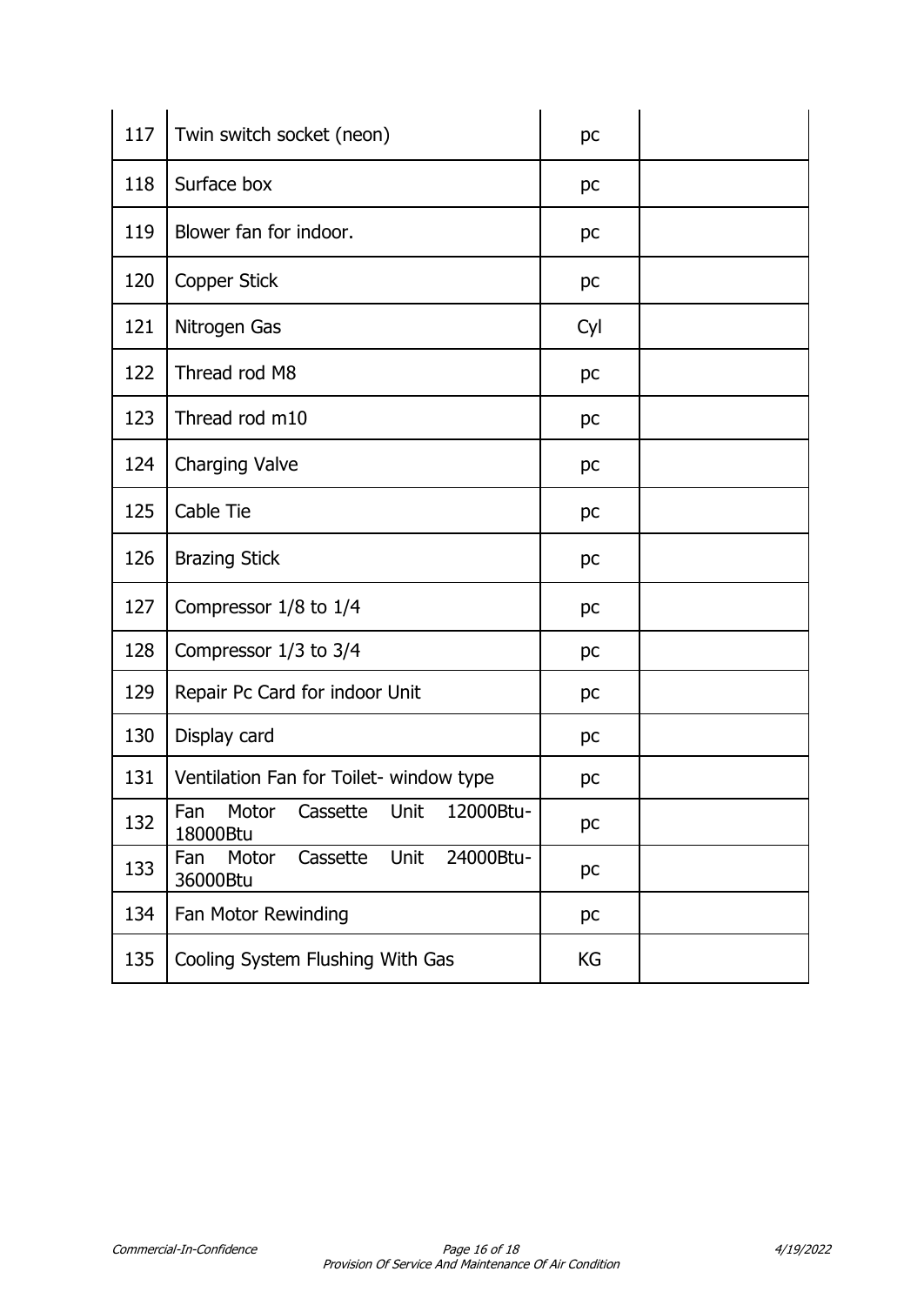# **ANNEX 2 – REFERENCES**

References of similar services for organizations similar to Maendeleo Bank Plc in size and complexity are preferred:-

|                | <b>Prior Services Performed for:</b>      | <b>Response</b> |
|----------------|-------------------------------------------|-----------------|
| $\mathbf{1}$   | Company Name                              |                 |
|                | Country                                   |                 |
|                | Listed on the DSE (Yes/No)                |                 |
|                | Work done and name of final document      |                 |
|                | Year work done                            |                 |
|                | Staff Population as at year work done     |                 |
|                | Person contact at the company             |                 |
|                | Telephone and Email of the person contact |                 |
| $\overline{2}$ | Company Name                              |                 |
|                | Country                                   |                 |
|                | Listed on the DSE (Yes/No)                |                 |
|                | Work done and name of final document      |                 |
|                | Year work done                            |                 |
|                | Staff Population as at year work done     |                 |
|                | Person contact at the company             |                 |
|                | Telephone and Email of the person contact |                 |
| 3              | Company Name                              |                 |
|                | Country                                   |                 |
|                | Listed on the DSE (Yes/No)                |                 |
|                | Work done and name of final document      |                 |
|                | Year work done                            |                 |
|                | Staff Population as at year work done     |                 |
|                | Person contact at the company             |                 |
|                | Telephone and Email of the person contact |                 |